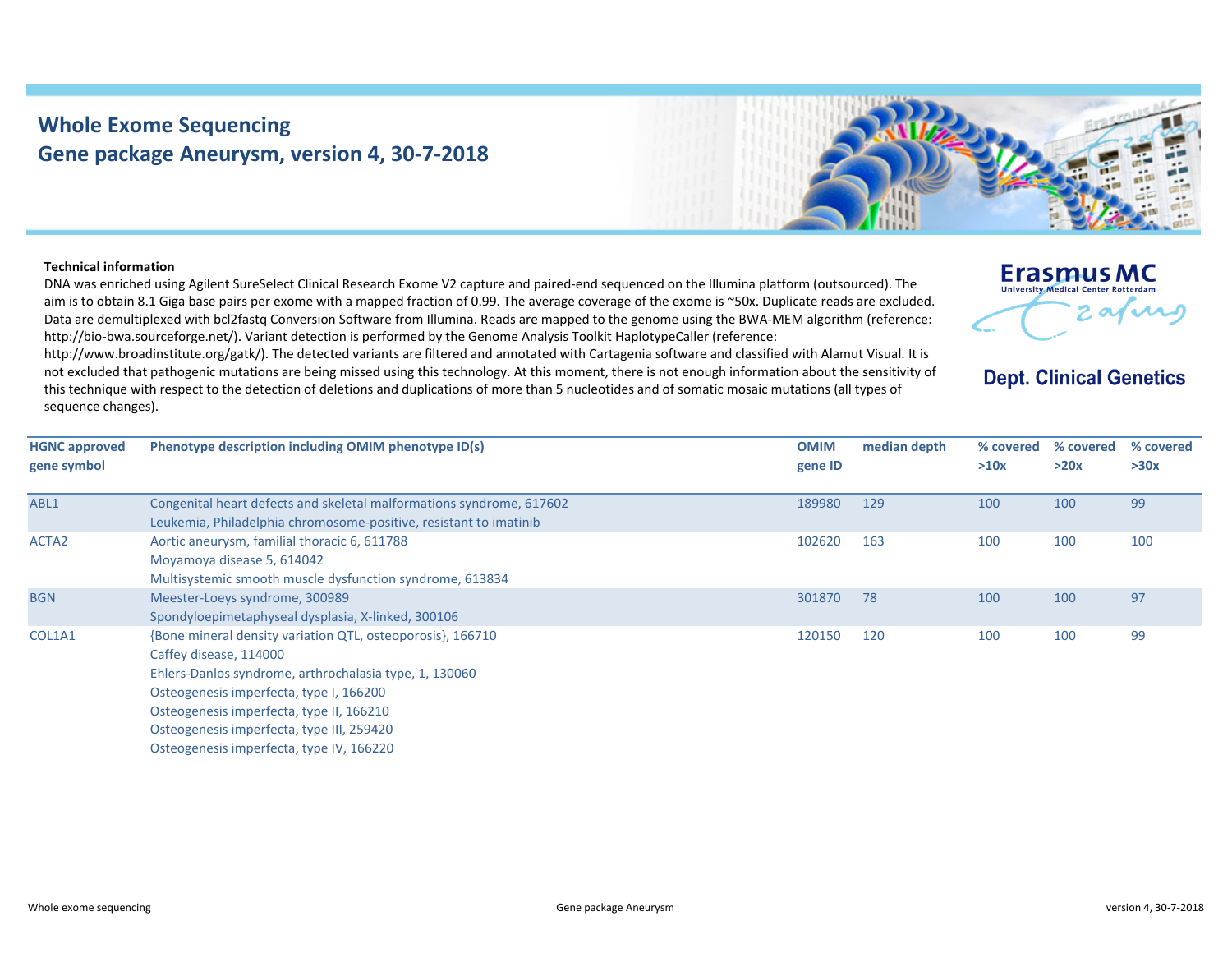| <b>HGNC approved</b><br>gene symbol | Phenotype description including OMIM phenotype ID(s)               | <b>OMIM</b><br>gene ID | median depth | % covered<br>>10x | % covered<br>>20x | % covered<br>>30x |
|-------------------------------------|--------------------------------------------------------------------|------------------------|--------------|-------------------|-------------------|-------------------|
|                                     |                                                                    |                        |              |                   |                   |                   |
| COL1A2                              | Ehlers-Danlos syndrome, arthrochalasia type, 2, 617821             | 120160                 | 62           | 100               | 99                | 94                |
|                                     | Ehlers-Danlos syndrome, cardiac valvular type, 225320              |                        |              |                   |                   |                   |
|                                     | imperfecta, type III, 259420                                       |                        |              |                   |                   |                   |
|                                     | Osteogenesis imperfecta, type II, 166210                           |                        |              |                   |                   |                   |
|                                     | Osteogenesis imperfecta, type IV, 166220                           |                        |              |                   |                   |                   |
|                                     | {Osteoporosis, postmenopausal}, 166710                             |                        |              |                   |                   |                   |
| COL3A1                              | Ehlers-Danlos syndrome, vascular type, 130050                      | 120180                 | 110          | 100               | 100               | 99                |
| COL5A1                              | Ehlers-Danlos syndrome, classic type, 1, 130000                    | 120215                 | 130          | 100               | 100               | 98                |
| DCHS1                               | Mitral valve prolapse 2, 607829                                    | 603057                 | 118          | 100               | 100               | 100               |
|                                     | Van Maldergem syndrome 1, 601390                                   |                        |              |                   |                   |                   |
| EFEMP2                              | Cutis laxa, autosomal recessive, type IB, 614437                   | 604633                 | 97           | 100               | 100               | 100               |
| <b>ELN</b>                          | Cutis laxa, autosomal dominant, 123700                             | 130160                 | 81           | 100               | 100               | 97                |
|                                     | Supravalvar aortic stenosis, 185500                                |                        |              |                   |                   |                   |
| FBN1                                | Acromicric dysplasia, 102370                                       | 134797                 | 175          | 100               | 100               | 100               |
|                                     | Ectopia lentis, familial, 129600                                   |                        |              |                   |                   |                   |
|                                     | Geleophysic dysplasia 2, 614185                                    |                        |              |                   |                   |                   |
|                                     | MASS syndrome, 604308                                              |                        |              |                   |                   |                   |
|                                     | Marfan lipodystrophy syndrome, 616914                              |                        |              |                   |                   |                   |
|                                     | Marfan syndrome, 154700                                            |                        |              |                   |                   |                   |
|                                     | Stiff skin syndrome, 184900                                        |                        |              |                   |                   |                   |
|                                     | Weill-Marchesani syndrome 2, dominant, 608328                      |                        |              |                   |                   |                   |
| FBN <sub>2</sub>                    | Contractural arachnodactyly, congenital, 121050                    | 612570                 | 66           | 100               | 99                | 94                |
|                                     | Macular degeneration, early-onset, 616118                          |                        |              |                   |                   |                   |
| <b>FLNA</b>                         | Cardiac valvular dysplasia, 314400                                 | 300017                 | 98           | 100               | 100               | 99                |
|                                     | Congenital short bowel syndrome, 300048                            |                        |              |                   |                   |                   |
|                                     | ?FG syndrome 2, 300321                                             |                        |              |                   |                   |                   |
|                                     | Frontometaphyseal dysplasia 1, 305620                              |                        |              |                   |                   |                   |
|                                     | Heterotopia, periventricular, 300049                               |                        |              |                   |                   |                   |
|                                     | Intestinal pseudoobstruction, neuronal, 300048                     |                        |              |                   |                   |                   |
|                                     | Melnick-Needles syndrome, 309350                                   |                        |              |                   |                   |                   |
|                                     | Otopalatodigital syndrome, type I, 311300                          |                        |              |                   |                   |                   |
|                                     | Otopalatodigital syndrome, type II, 304120                         |                        |              |                   |                   |                   |
|                                     | Terminal osseous dysplasia, 300244                                 |                        |              |                   |                   |                   |
| FOXE3                               | Anterior segment dysgenesis 2, multiple subtypes, 610256           | 601094                 | 60           | 88                | 78                | 70                |
|                                     | {Aortic aneurysm, familial thoracic 11, susceptibility to}, 617349 |                        |              |                   |                   |                   |
|                                     | Cataract 34, multiple types, 612968                                |                        |              |                   |                   |                   |
| GATA5                               | Congenital heart defects, multiple types, 5, 617912                | 611496                 | 77           | 100               | 99                | 96                |